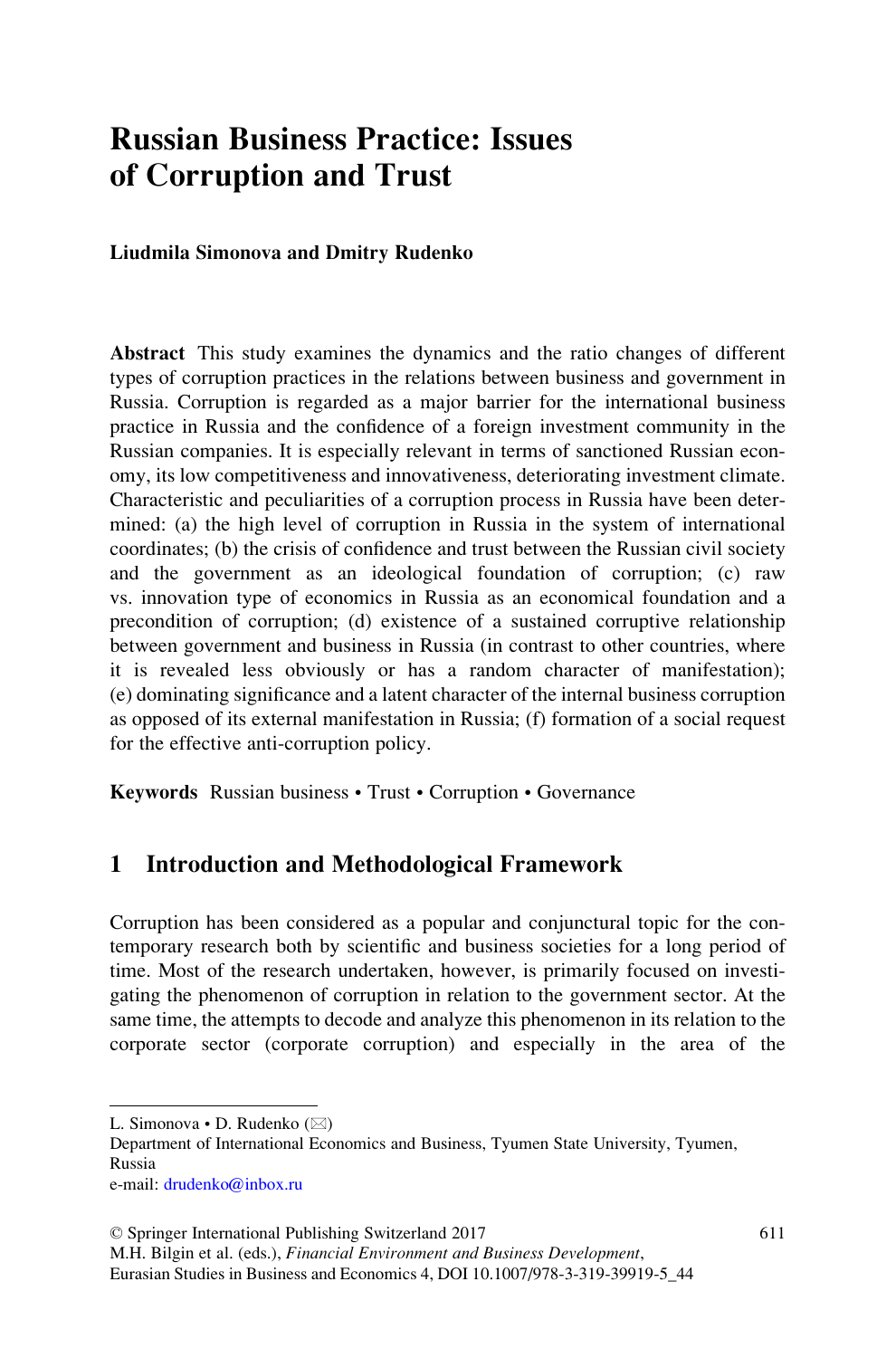government-business relationships (business corruption) are rare and associated with objective difficulties and barriers for the research.

The two main methodological approaches can be outlined for investigating corruption: economical (neoclassical) approach and economic-sociological approach. For revealing the phenomenon of corruption within the framework of the first approach named, it is useful to apply the theory of agents' relationships. According to neoclassic economists, corruption represents a rational tool of cost optimization, and the corruption relationships are based on the economic choices in a condition of scarce resources. For the corruption relations to be functional and effective, a mandatory participation of the three parties is needed: a principal or a warrantor (central government, legislative body, etc.), an agent or an executive (a governmental official, a representative of the executive authority), and a client or a "ward" (a company or an entrepreneur). In a situation when a corporate corruption occurs, a company's shareholders are acting as principals, hiring executive managers for the operational purposes who are acting as agents and who at the same time can implement their own goals when interacting with the other market actors in defiance of the shareholder's goals and interests.

Whereas the principal (government) establishes the framework and terms for the company's activity—formal regulations, governing activity of the clients (commercial organizations or individual entrepreneurs), and the principles of control functions—agents are responsible for the operations management. The rights and functions of control are delegated to the agents—executive authority representatives. It is presumed that agents are fully aware and informed about the content of these regulations, but do not have any opportunities for changing it, although suggestions with necessary changes in the regulations are permitted. At the same time, they must follow the rules of control, avoiding any discrimination toward to any of the clients, whose functioning is regulated by these formal rules, without affecting their interests. However, in practice the relations between the three mentioned parties can develop within different scenarios.

It is necessary to identify and outline the criteria for classifying and describing certain actions as corruptive ones. For identifying a corruption relation, Levin and Satarov ([2012](#page-11-0)) consider its main elements:

- 1. Existence of formal regulations established by a principal
- 2. Entitlement of an agent with a monopoly authority of distributing resources and providing the services according to these regulations, which an agent is not entitled to change
- 3. Presence of a client as of an independent third party that is interested in obtaining the resources and services by means of breaching the formal regulations
- 4. Organization of an exchange of services and remuneration between the agent and the client that has been initially agreed by the parties
- 5. Breach of the regulations by the agent in favor of the client and his interests
- 6. Getting a private individual benefit by the agent and a public or a private benefit by the client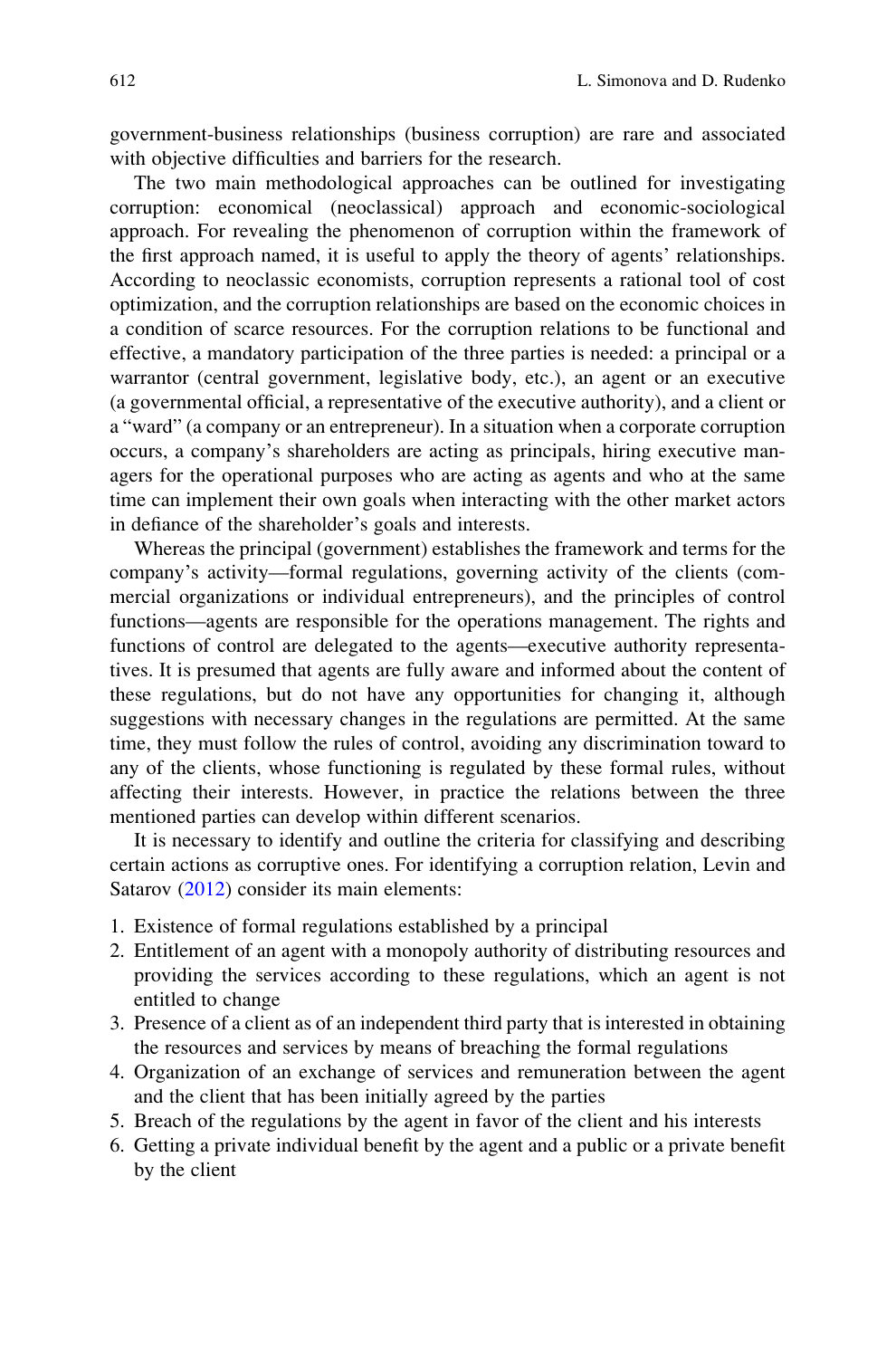It should be noted that the client in a corruption relationship does not necessarily pursue his private benefits, whereas the presence of a private benefit for the agent is a mandatory sign of corruption. Thus, economical neoclassic approach considers corruption as an ability of a governmental official to impose a shade tax on a private business as a result of the monopoly of decision-making he possesses, which affects and influences significant terms and conditions for the business. Hence, according to this approach, corruption represents the usage of benefits given by an official position to an agent for the purpose of gaining a private benefit from the interested parties of the market by means of deliberate breaching of formal regulations for the sake of their interests.

However according to Barsukova ([2008\)](#page-11-0), the neoclassical approach is neglecting historical and cultural factors, dismissing the influence of such significant factors as moral, ethics, social pressure, and formal and informal social norms, as it ignores the "social implement" of economical parties, which is considered as a dissemination of an individual into the social environment. These limitations are mastered by the economic-social approach that focuses on corruption in a context of a historical retrospective and ethnocultural peculiarities. The determinants of a conscientious or unconscientious business action, including corruption, within this approach are such factors subtracted by economists as an ethnocultural specialty, confessional peculiarities, family values, network connections, corporate culture, professional ethics, ideology, and other generators of the social norms. For instance, the confessional attribute significantly influences a degree of corruption practice's prevalence: it is fairly noticed in the Confucianism countries, such as Singapore and Japan, to have a very limited corruption practice, unlike their neighboring countries like Pakistan and India, where Confucianism historically has not been perceived as a code of "honest and wise behavior" of an official person (Barsukova [2008\)](#page-11-0).

Corruption is a very complex, socially and culturally predetermined phenomenon that relies significantly on history, traditions, and customs of a country and that has multiple forms of manifestation. For example, giving a present to an official person or a person with a higher social rank on a special day (holiday or birthday) in some countries would be considered as a natural action, whereas in some it would be subjected to judgments. In Japan, for instance, it is of a particular importance to make presents on a permanent and mutual basis, including presents to superior persons. Moreover, the most typical present in Japan would be money, which is very common for the Japanese style of giving presents. According to the research carried out by Davis and Ikeno [\(2006](#page-11-0)), a typical top manager of a company in Japan spends up to 2300 US dollars annually for presents, which have about 43 types, according to the present ceremonial classification. However, at the base of this process is a theory of a social duty to respond in a similar way to an extended cooperation, a so-called giri, which is more important in Japan than personal feelings and interests, rather than a corruption motive. Giri carries a meaning of an obligatory social norm, moral commitment, and duty, which should be followed in a social interaction process. Therefore, whereas in the Western countries a practice of giving presents is considered mostly as an individual action, not oriented toward reciprocity, in Japan this process is as an essential element of a group culture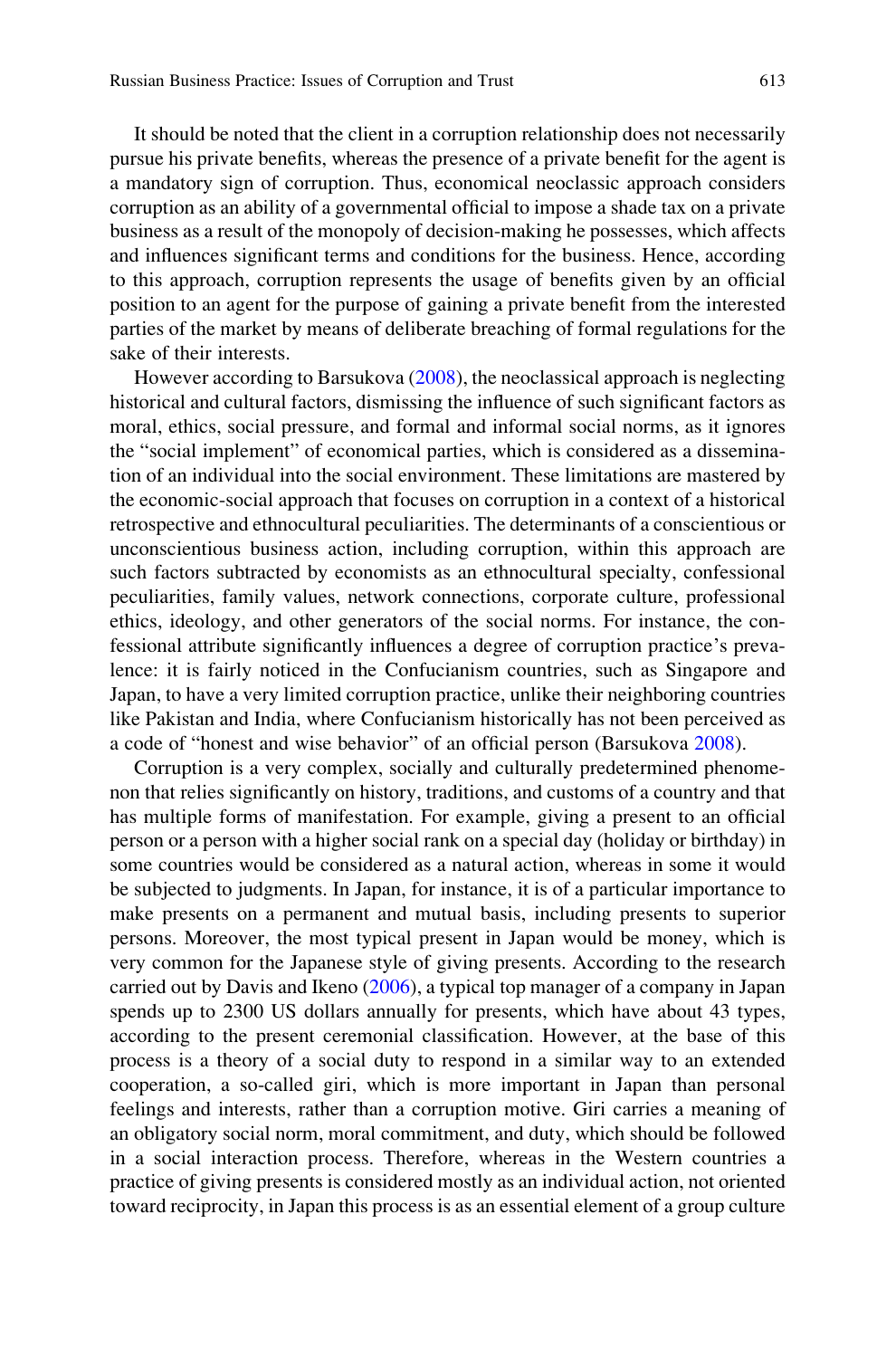that is necessary for maintaining the contacts and supporting the balance of social relationships. Moreover, the "to take-to give" model in Japan exists even in an interaction of humans and gods, and this "balanced relationship" model is reflected in a practice of giving the presents. However, this practice imposes a fair question: how much of the governmental corruption (fuhay), bribing (vairo), and a common tradition to give presents are correlated and mutually preconditioned? Dominant social norms and ideological guidelines determine an actual legitimacy of existing laws and legal regulations and an actual scale of corruption in society and its acceptability and eligibility. It is especially true in regard of such countries as Russia.

A general definition of corruption as the abuse of public office for personal gain requires a clear separation of public and private spheres and of public and private interests. In the Russian context, this strict separation has not been achieved at the present because of an incomplete transition period in economics transformation and the weakness of the private property institution.

The global concept of corruption, laid at the foundation of modern international standards of governing, involves an unconditional completeness and maturity of the institutional system of business practice regulation, when a rationally legal order and the institutionalization of rules have acquired the status of a norm, and corruption is considered as a deviation from this norm. However, in Russia, such a "rational-legal order" is being developed at the moment, and the basis of management and decision-making is not only and not so much institutionalized by rules, as distorting and correcting their informal practices and interpersonal relationships. In regard to this, it is fairly noted by Ledeneva and Shekshnya ([2011\)](#page-11-0) that the informal practices in Russia should be viewed as indicators that point to defects in the formal procedures and should be considered as a key to understanding local peculiarities, and they should be used to investigate the relation to corruption rather than automatically identified with it.

For the abovementioned reasons, corruption mechanisms in Russia should be investigated in the context of a trust relationship, both institutional and interpersonal, as it is the element that compensates the failure and incompleteness of formal institutions. Particular mechanisms of corruption action realization are of a high importance as well. The interaction between the actors of the corruption process is either direct or mediated, being realized through intermediaries or agents. The presence or absence of such agent depends on the personality of a participant or participants of the corruption interaction process. For instance, as a rule, on the federal government level, the agents take part in a corruption interaction. Whereas at the level of small businesses and tax inspections there are no intermediaries, as the interaction is taken on the personal level. However, in all the cases, the backbone of the interaction in a corruption process is the establishment of trust between the parties within one of the schemes: either Participant 1-Trust-Participant 2 or Participant 1-Trust-Agent-Trust-Participant 2.

Indeed, the popular Russian informal practices are based on relationships of trust, mutual responsibility, and other informal norms or, conversely, are the result of abuse of trust by persons who use their official position for personal gain,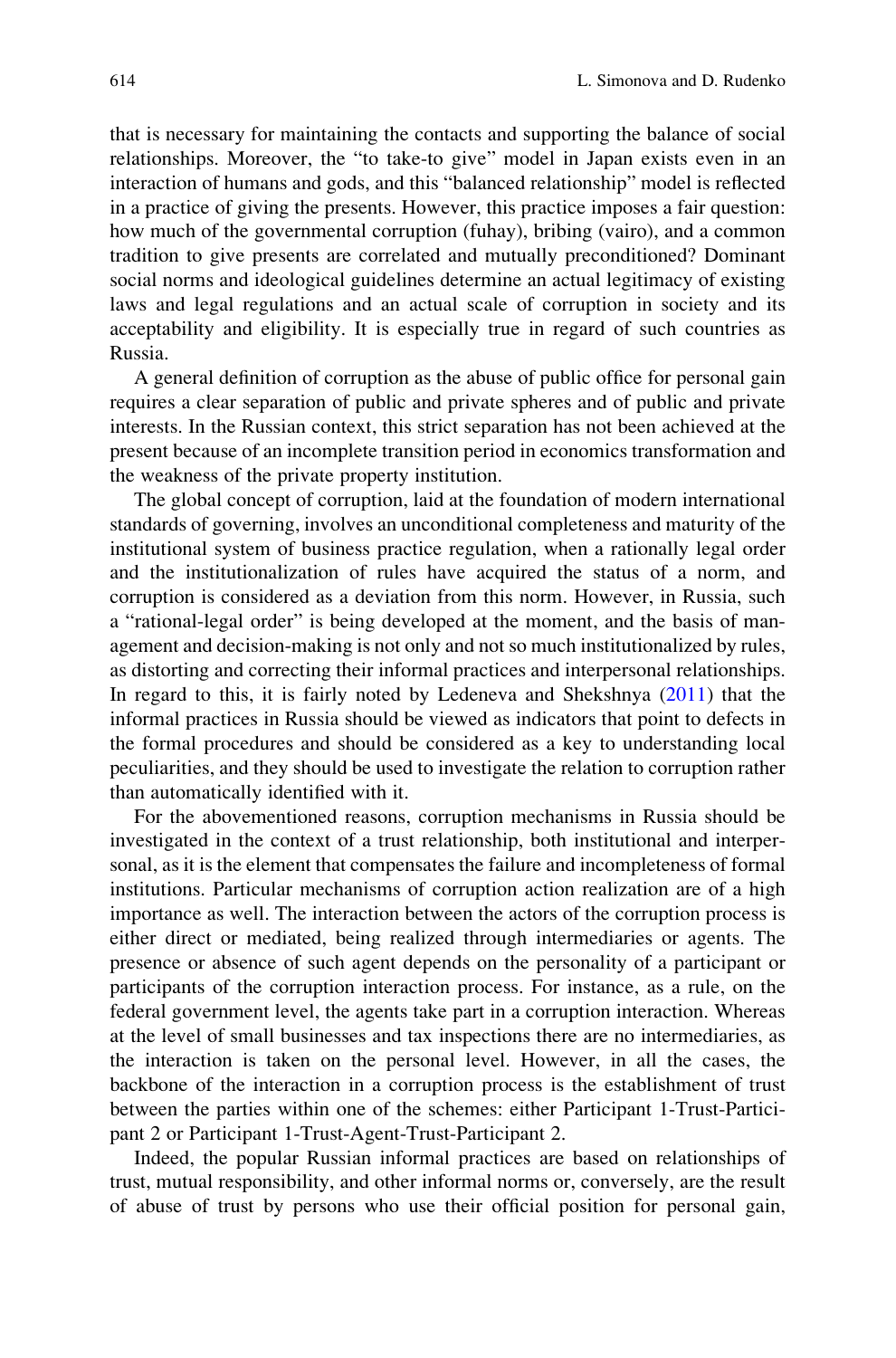changing and breaching the formal regulations. Following this view and logic, we would like to refer to a position shared with Ledeneva and Shekshnya ([2011\)](#page-11-0), according to which, in a society where personal trust compensates the shortcomings of the functioning of formal institutions, it would be incorrect to use the term "corruption" in the same sense as it is used in developed societies. The traditional "from top to down" focus of research in calculating the ratings of corruption and the corruption perception index should also be considered inadequate for the study of corruption in Russia, as the focus of analysis should be shifted to understanding the phenomenon as a specific practice as adaptation strategies in a relation to a bigger scaled system.

#### 2 Characteristic and Peculiarities of a Corruption Process in Russia

#### 2.1 The Level of Corruption in Russia in the System of International Coordinates

In 2014, in accordance with the generally accepted Corruption Perception Index (CPI), calculated annually and published by the Transparency International, Russia is ranked 136th among 174 countries, sharing with an index value of 27 points the group of countries including Nigeria, Lebanon, Iran, and Kyrgyzstan. The countries with the lowest index of perception of corruption are the North European countries, such as Denmark and Finland, whereas the USA has the 17th place (index value equal to 74), Japan the 15th place (with 76 points), and Germany the 12th place in the ranking. As for the interpersonal trust level index, according to the international survey World Values Survey carried out by the University of Aberdeen ([2015\)](#page-11-0), Russia is in the middle position  $(27.6\%)$  in the group of developed economies above South Korea (28 %), Poland (22 %), Spain (19 %), and Cyprus (7.5 %) and among developing countries adjacent to India (32.1 %), Belarus (32.6 %), and Taiwan  $(30\%)$ . The least corrupted countries, however, demonstrate a significantly higher level of interpersonal trust compared to Russia: Sweden, 60 %; the Netherlands, 66.1 %; the USA, 34.8 %; Japan, 35.9 %; and Germany, 44.6 %.

### 2.2 The Crisis of Confidence and Trust Between the Russian Civil Society and the Government as an Ideological Foundation of Corruption

A principal difference of the Russian domestic corruption phenomenon compared to the other countries is its fundamental basis, associated with the crisis of confidence and trust between the Russian civil society and the government, which serves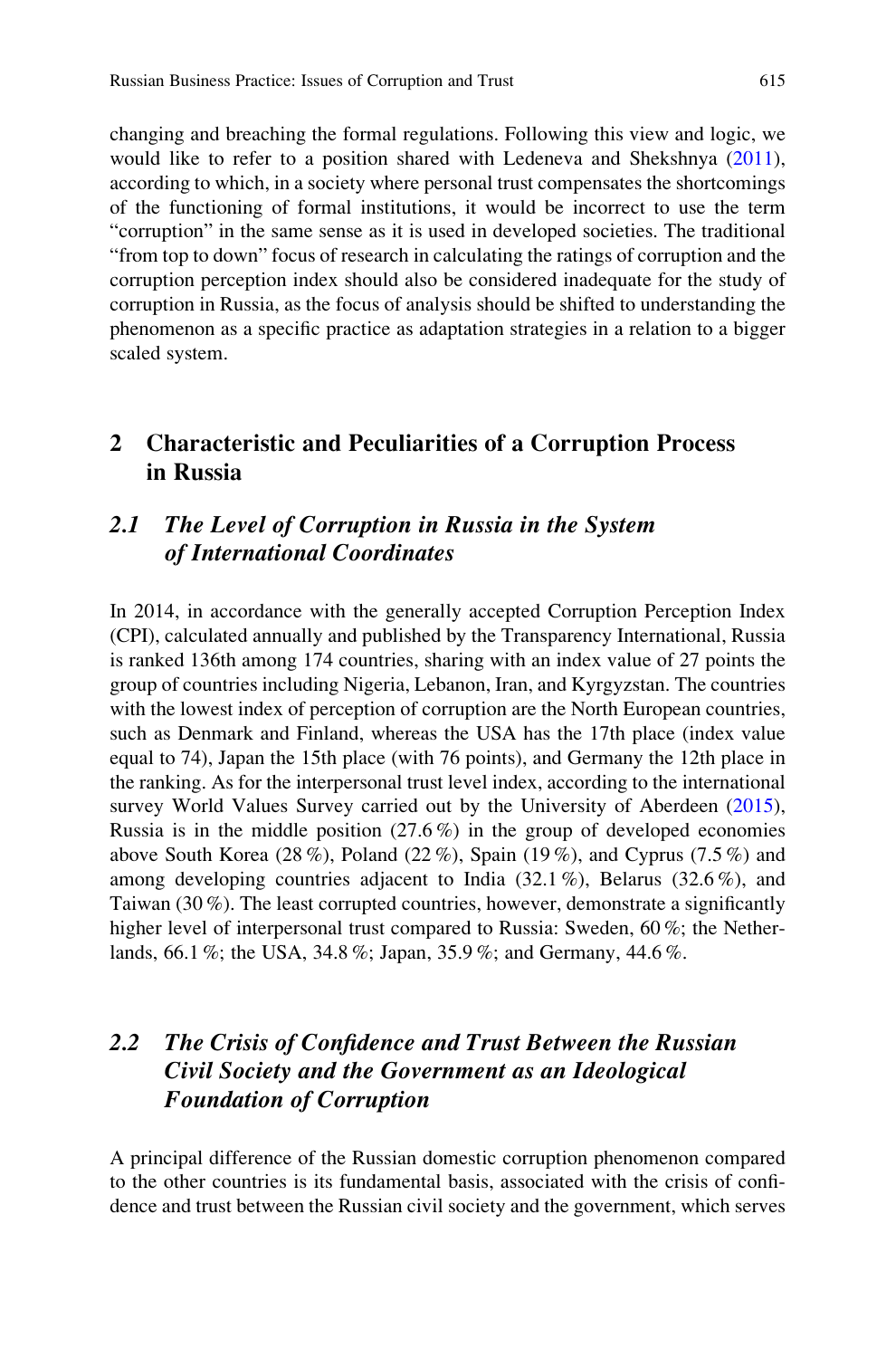as an ideological foundation of corruption and provides a self-reproduction of a corrupted system of governance on a permanent basis. It is manifested in several ways. Firstly, the citizens perceive the government structure not as a necessary element of the production of public goods, ensuring social welfare, but as a completely extraneous bureaucratic structure, predominantly concerned about maximizing their own well-being by means of the authority given to it. Secondly and on the other hand, the lack of trust between the state and its citizens contributes to the reproduction of corruption in the executive branches of government. It is clear that in this case, we are primarily talking about the deficit of institutional trust and distrust of citizens to impersonal social institutions and the establishment of rules and regulations, when citizens do not rely on the performance and execution of the officials in accordance with the formal and publicly declared standards and regulations, and therefore, they are imposed to resort to corruption acts.

A decreasing level of institutional trust leads to disposition of the Russian citizens from governing on all levels (state, municipal, private business, and nonprofit sector), when the corruption practices and strategies of adapting to them are applied, as they are entitled to substitute the legal regulations when influencing the existing formal system of rules and norms. Moreover, the atmosphere of "alienation" and a decreasing power distance from the people lead to a lack of effective public control of corruption from the down to the top: citizens faced with corruption manifestations do not intend to report the incidents to the state authorities. Furthermore, people believe that every official takes a bribe, consider corruption as a norm, and attempt to resolve the issues with bribes on all levels, thus fueling the corruption. As a result, the most important principle of balances in a relationship of the society and the government is being violated, and favorable conditions of corruption relationships are being created and reproduced.

# 2.3 Raw vs. Innovation Type of Economics in Russia as an Economical Foundation and a Precondition of Corruption

At the moment, the necessity of shifting from a resource-based model of economy to an innovation-based model is being imperatively proved, as well as a fight against corruption on all levels is widely declared in Russia. However, neither at the level of theoretical understanding nor, especially, in the practice of political decisions, these major problems are not linked and are not related to each other. Moreover, it is a stable reproductive system of corruption relationships that significantly hinders the country's transition to the innovative model of development. There are several reasons for this. First of all, the raw economic model provides the state income generated under the influence of independent factors of commodity markets' trends and general external trends in the world economics, rather than by the business activity of the state's citizens and the efficiency of its state apparatus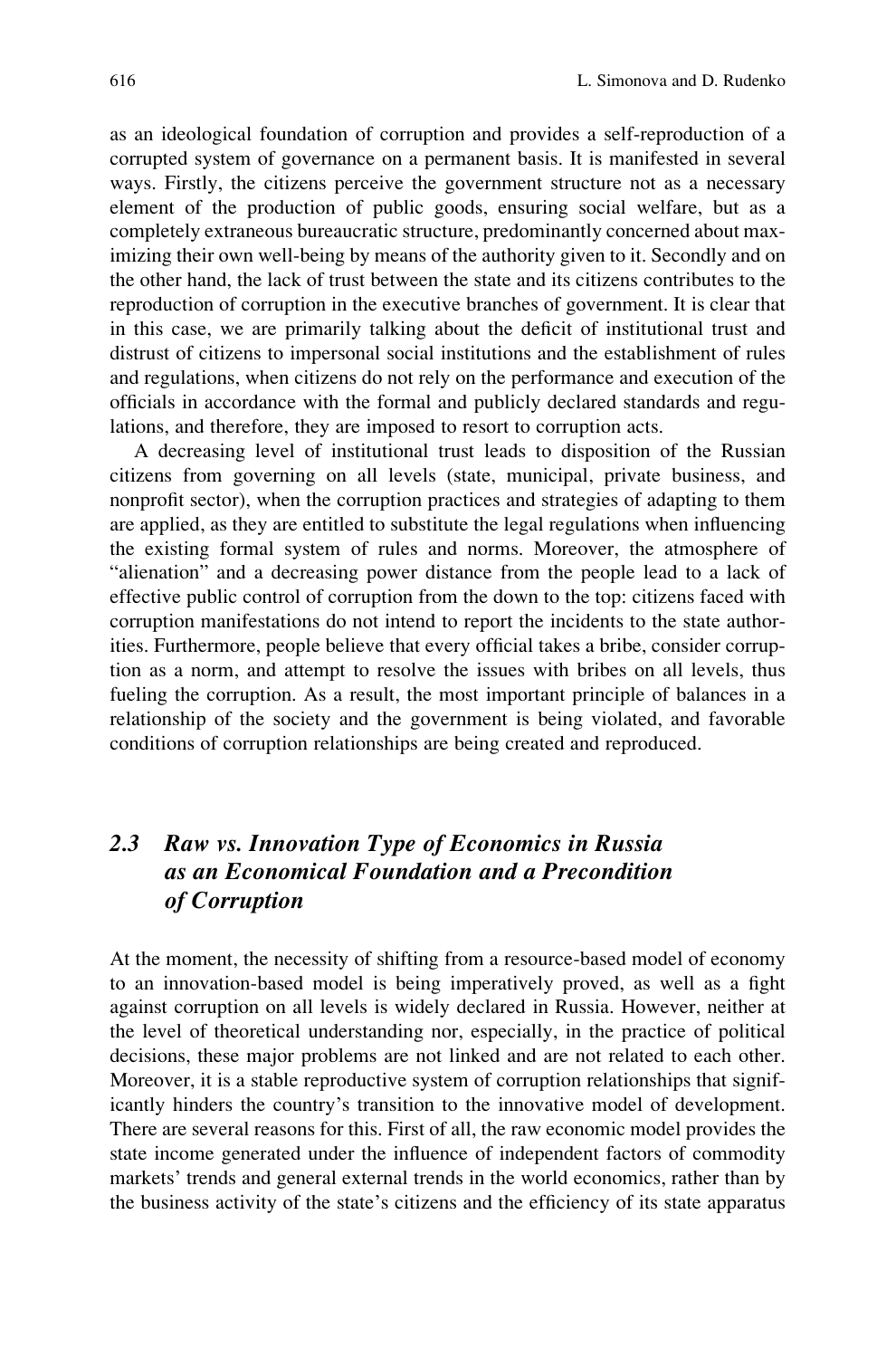and structure. This is a fundamental cause of the government's reciprocal relationship with the citizens that is not oriented and focused on making decisions in the interest of the general public and, moreover, creates an alienation of the government from the citizens that are not seeking to influence the government in its decision. In these circumstances, an innovative type of behavior is not only discouraged but is also illogical and irrational.

In conditions when all-hands-on-deck work approach at the end of the year in order to meet the budget indicators is a standard, a motivation for innovations and its need decrease to a minimum level. Thus, practically none of the 22 state-owned companies in Russia that are members of the so-called first list and blue chips list (such as Gazprom, Rosneft, etc.) have reached the level of research and development costs comparable to the correspondent average indicator in the world practice. For instance, a coefficient that determines the ratio of R&D investments to a ton of fuel for Gazprom is equal to 0.29 and for Rosneft 0.06, while Shell has a coefficient of 5.67 and ExxonMobil 3.2. At the same time, 69 % of R&D expenditures in the year of 2010 were funded from the state budget and not the companies' own funds (Pozhidaev [2011](#page-11-0)). It is fairly noted by Romashkina [\(2015](#page-11-0)) that the public sector constraints the innovative development in the Russian regions.

The primary factors for the improvement of the investment climate and development of innovations in Russia are creating the conditions for fair competition and eradicating the corruption. Under this condition the development of innovation would become a natural process. Companies that do not offer new products and technologies for the market will be doomed. But at the present, it is of a much greater benefit for the Russian corporations' top management to split the annual budget for the technological lines maintenance and repair among numerous subcontractors with an established system of bribes from each of the subcontractors, rather than to implement high-cost and high-risk innovative technologies. For this reason, it is not surprising that top management in majority of industrial companies and plants in Russia get the most of revenues from the contracts on repair works.

Above that, the innovations' implementation activity requires significant investments. In case of the absence of trust between the government and the society, owners of investment resources become interested solely in a quick and painless export of their capital raised from the sale of the state's resources. It stands to reason that even the most innovative and developed part of the Russian oligarchs' companies are still far behind the leading world companies, both for the volume of R&D development and for the efficiency of pioneering and research. As majority of big corporations in Russia consider modernization is a process of purchasing and importing the Western technologies and equipments which are then being adapted and adopted to a harsh Russian reality. Twenty-two of the biggest Russian companies have got a bit more than 1000 patents in Russia over the year 2010. For comparison, during the same year, IBM solely had patented over 5000 of new technologies and products, whereas only 5 of these patents were international ones. In Russia the index of effectiveness of investment into R&D is at the same low level as the figures indicating the level of innovation activity: having spent 22 % of the total R&D funding provided by the Russian government, the companies with a state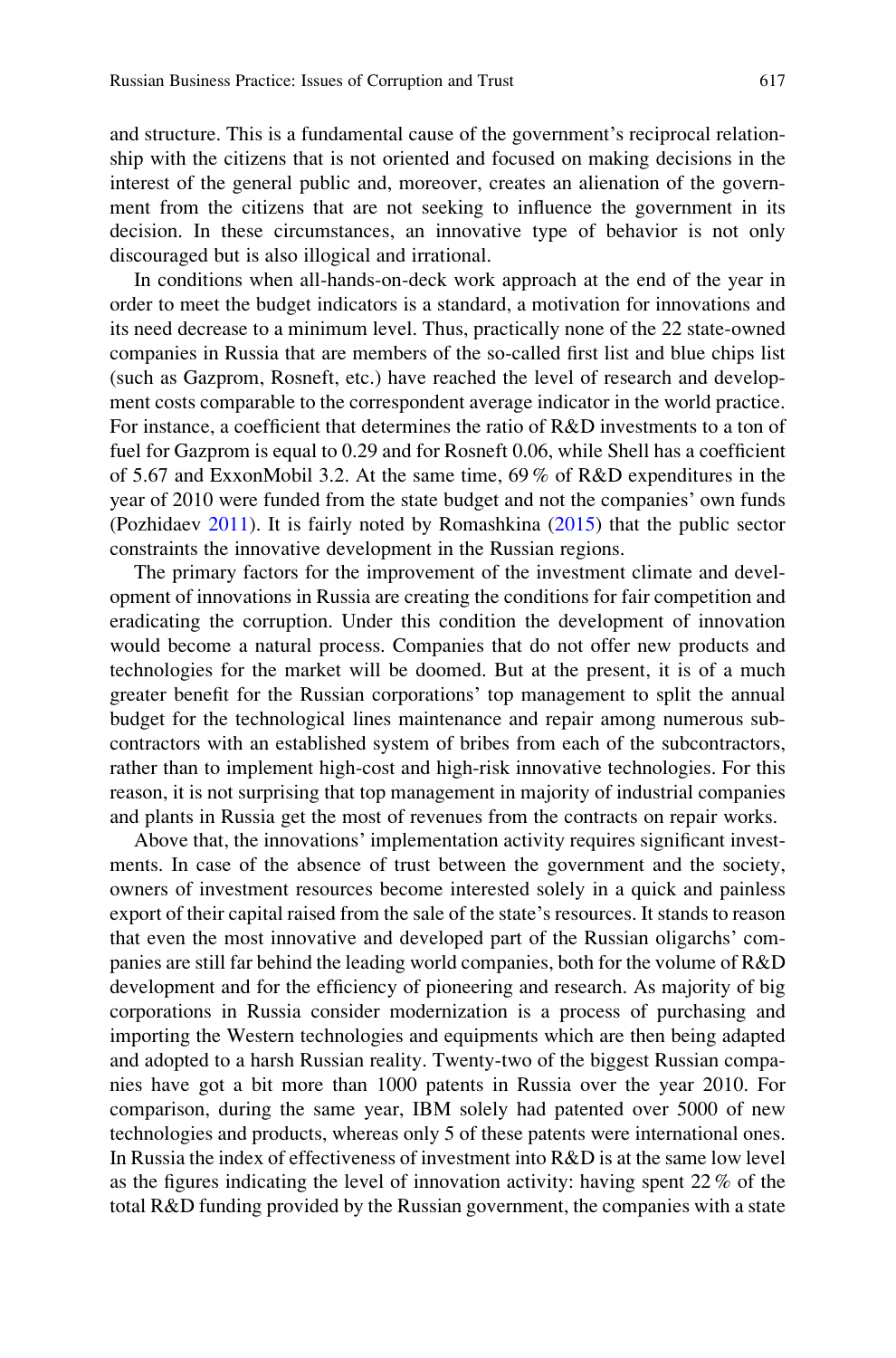ownership have got only 4 % of all the patents issued (Pozhidaev [2011](#page-11-0)). Thus, the "governmental-corporative" segment of the Russian businesses demonstrates a dramatically small innovation performance with a five times lower level of efficiency in costs spending. And one of the main reasons of R&D investment low efficiency among large corporations is corruption.

When it comes to the small and medium businesses, they have very limited possibilities for the innovative activity: provided the government is corrupted as in Russia, obtaining an additional authorization and licenses required for developing innovations becomes too expensive, as the bigger part of costs has to be spent on bribes. Moreover, these companies have a very limited access to credit funds and loan instruments having a high risk in innovation at the same time. Above that, when there is a very poor specification of innovations and the protection of property rights is at a very low level as the system is corrupted, most of the investment projects in Russia lose their economic efficiency and become short term. These factors demotivate an innovation activity by entrepreneurs and, at the same time, encourage a rent-seeking approach to projects and business in general. Thus, corruption has a negative impact on both investment and innovation activity by businesses, stimulates rent-seeking behavior, and leads to significant social losses. Considering the types of corruption, it should be noted that among numerous types of it, we would like to specifically focus on one type, the least studied but the most upfront and important to be investigated both for the Russian and international science and practice—business corruption.

#### 2.4 Existence of a Sustained Corruptive Relationship Between Government and Business in Russia

In Japan the analogue of such an underhanded alliance of capital and bureaucracy is a protectionist practice called amakudari which presumes appointing former governmental officials on the key positions in private corporations after their retirement. They help to provide confidential government information, permit for certain types of work, facilitate favorable conditions of contracts, and even participate in decisions on getting financial subsidies from the government. For instance, the research of Davis and Ikeno [\(2006](#page-11-0)) has shown the companies with about a quarter of top posts occupied by amakudari received exactly the same percentage of orders from the government, which indicates the presence of conspiracy and illegal actions. Dzen scandals, dango auctions which are free from any criticism (agreements on bids for obtaining construction contracts), and the vicious practice of formation of the former high-ranking officials of the commission on fair competition all clearly show the evidence of a need to establish a strict legal control over the corruption practice. This practice is equally peculiar for Russia as well, and it is not limited solely by the abovementioned strains. The danger, however, is not only in existence of such corruptive alliances between the business and the government and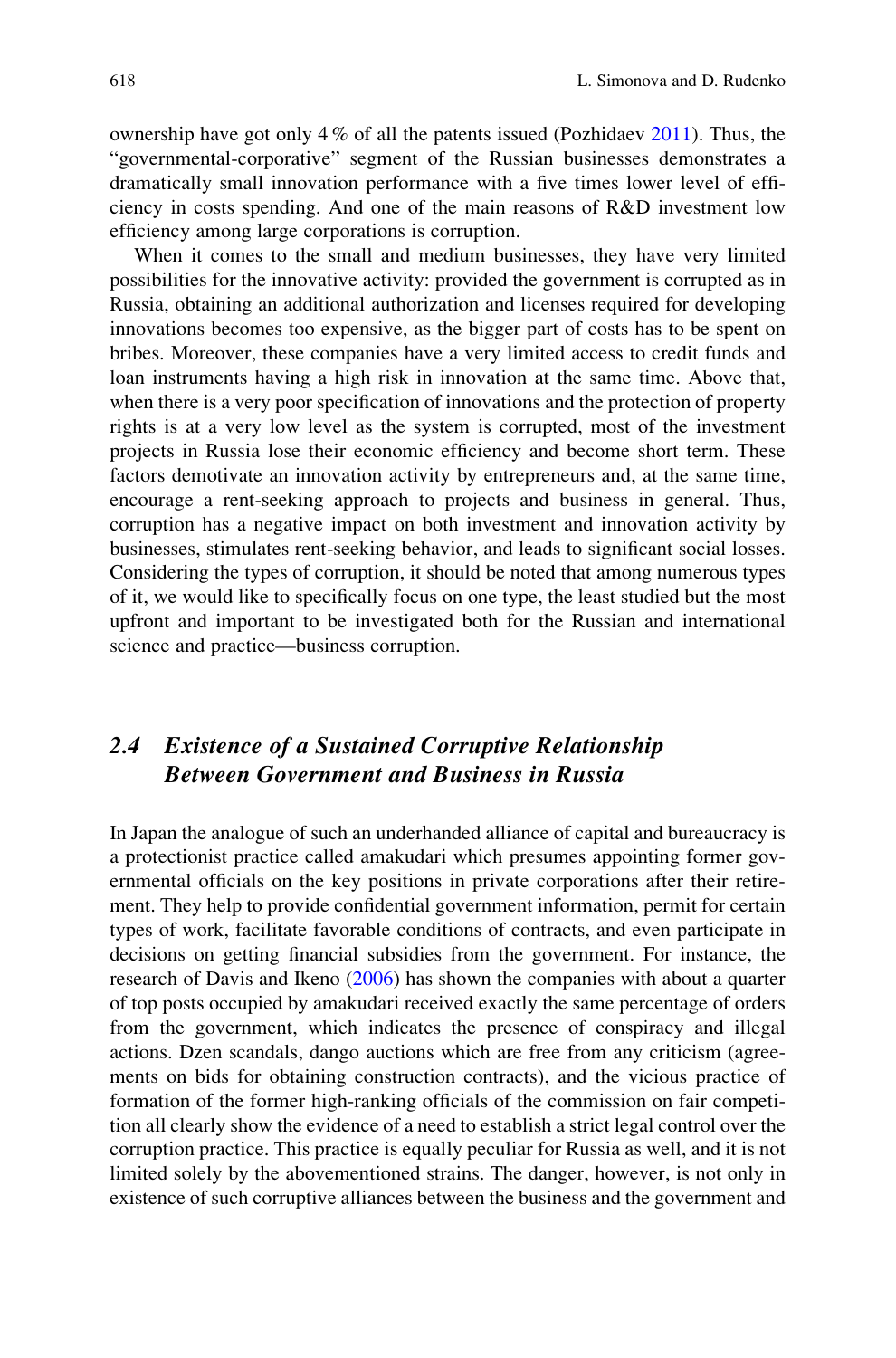the stability of these links, but it is even more of a danger to the society because this vast network of corruption connections is not only benefiting from their illegal activities but also investing and reinvesting in the development the corruption itself. This factor makes corruption a systematic factor specific to the Russian model. According to Levin and Satarov [\(2012](#page-11-0)), Russia is a country with a massive endemic corruption, where corruption from an occasional deviation from the moral and legal rules transforms into a load-bearing structure of authority and a standard of relations between the citizens and the government.

The business corruption in Russia has become the most significant and the most rapidly developing sector of the national economy, the volume of revenue in which has exceeded the same indicator in the oil and gas sector. This provided the basis of calling corruption the major sector of the Russian economy (Levin and Satarov [2012\)](#page-11-0).

# 2.5 Dominating Significance and a Latent Character of the Internal Business Corruption as Opposed of Its External Manifestation in Russia

Unlike the public sector, in relation to business, the category of corruption splits into two parts: corruption as part of the relationships between business and the government and corruption within the firms as an indicator of their internal inefficiencies. There are no any accurate or valid statistical data in Russia on the second type of corruption. The in-house corruption in a private business is caused by the following factors: confusion and conflicts of ownership relationship and management in corporate systems, lack of transparency and privacy of companies, and old methods and forms of financial and other reporting used by them in order to follow the government regulations and to avoid the use of the statements by the competitors (both in business and in government) for their hostile business acquisition strategies realized by means of illegal methods.

Corruption in the private business in its relation with the government can be divided into two parts. The first of it can be interpreted as a special form of tribute payments to officials for the right to do the business. The second one represents corruption as an instrument of competition. Both forms of corruption are associated with partial immersion of the business into the gray area of the economy. And while the first form of corruption knowingly represses a particular business and has a negative impact on its performance, the initiative use of the second form of corruption by business supposedly contributes to its competitive advantages and, therefore, its effectiveness. The most efficient and effective corruption strategies for the Russian companies basing on the successful performance of the business are the corruption interaction with the governmental authorities and acquisitions of the business undertaken by the governmental officials (or with their assistance) for the rent gaining purpose.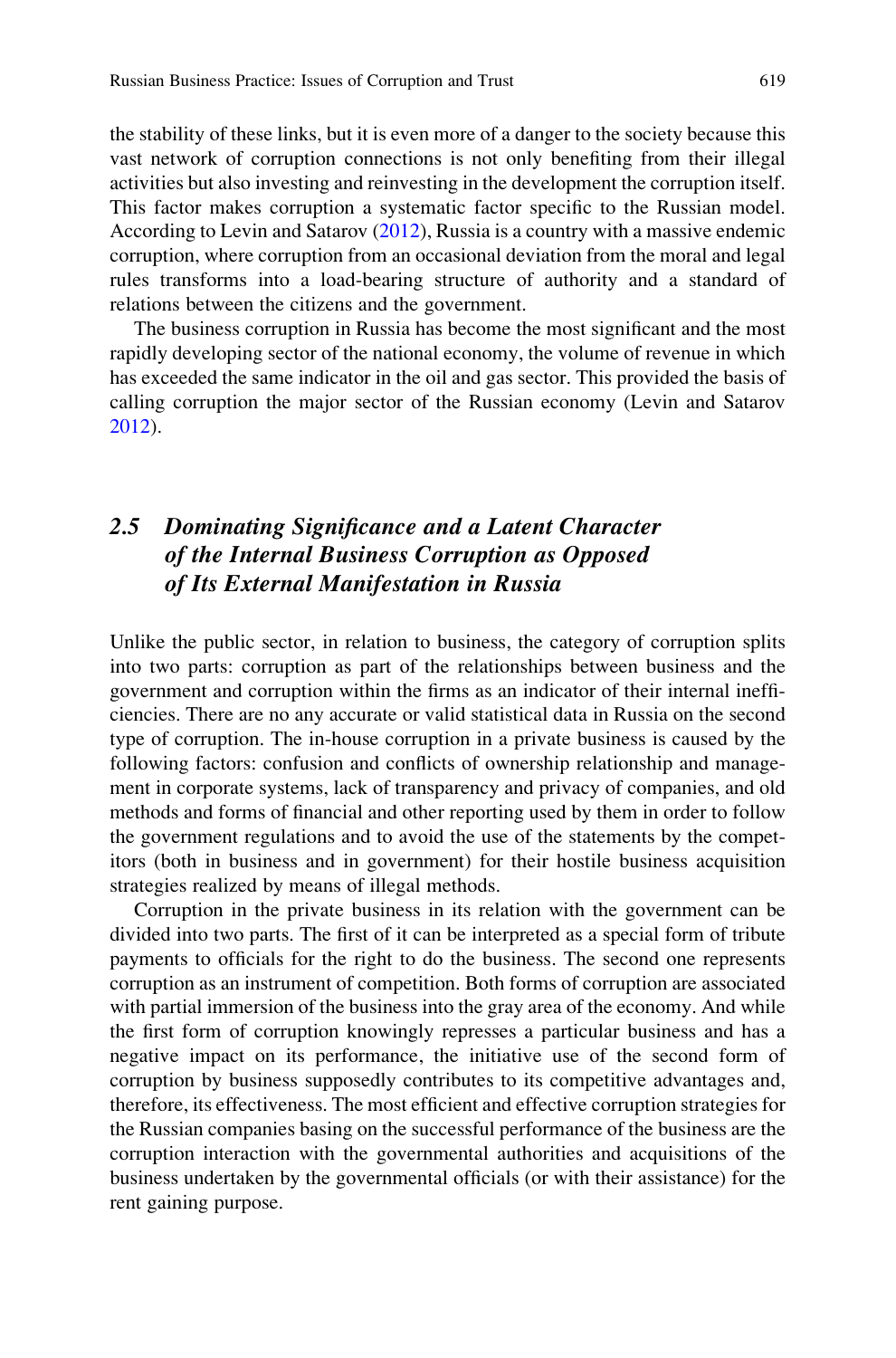# 2.6 Dynamics and the Ratio Changes of Different Types of Corruption Practices in the Relations Between Business and Government in Russia

According to Ledeneva and Shekshnya ([2011\)](#page-11-0), who carried out surveys of 110 - Russian and foreign companies operating in different regions of the country, the most common corruption schemes currently applied are based on the extortion of money from businesses by state control authorities: customs services, fire inspection, and law enforcement service. This practice has become systematic and often voluntary (preventive) by businesses. An internal corporate corruption demonstrates an increasing trend associated primarily with the use of company's resources for personal gain: the use of company's funds for purchasing expensive cars, organizing personal trips, receiving commissions and expensive gifts from vendors and customers, etc. In actual business practice, the common forms of corruption are also based on friendship and other interpersonal relations reflecting the phenomenon of trust: favoritism in the selection of suppliers based on the friendship or family ties, the practice of nepotism when hiring employees of the corporation on the same base, and others. Moreover, these cases are not regarded by top managers as corruption, neither are the cases of pressuring and blackmailing business partners or employees by means of collecting confidential and compromising information on them. At the same time, researchers outline the following corruption practices that are currently losing its prevalence and economic significance in Russia: leasing of corporate office space or equipment for personal purposes, paying inflated remunerations to particular board members, paying commissions in monetary or nonmonetary forms for employment or career promotion, etc. Above that, the prevalence of a primitive "black cash" business gives way to more advanced forms of long-term corruption interactions.

#### 2.7 Formation of a Social Request for the Effective Anti-corruption Policy

According to the Public Opinion Foundation ([2011\)](#page-11-0), the vast majority of Russians (84 %) in 2011 believed that the level of corruption in Russia was dramatically high. Almost half of respondents (46 %) believed that corruption had been growing. Every third respondent reckoned that within a year, the number of bribe takers would increase together with the scale of bribes taken. Moreover, 76 % of citizens believed that the published income declarations of government officials did not correspond to reality, and only 1 % of respondents trusted them. This is a testament of the formation of a large-scale social demand for a disclosure, assessment, and prevention of corruption in Russia. According to Gudkov ([2014\)](#page-11-0), corruption is an inevitable consequence of the notorious "vertical of power" and the concentration of resources in the hands of a small group of government officials. And numerous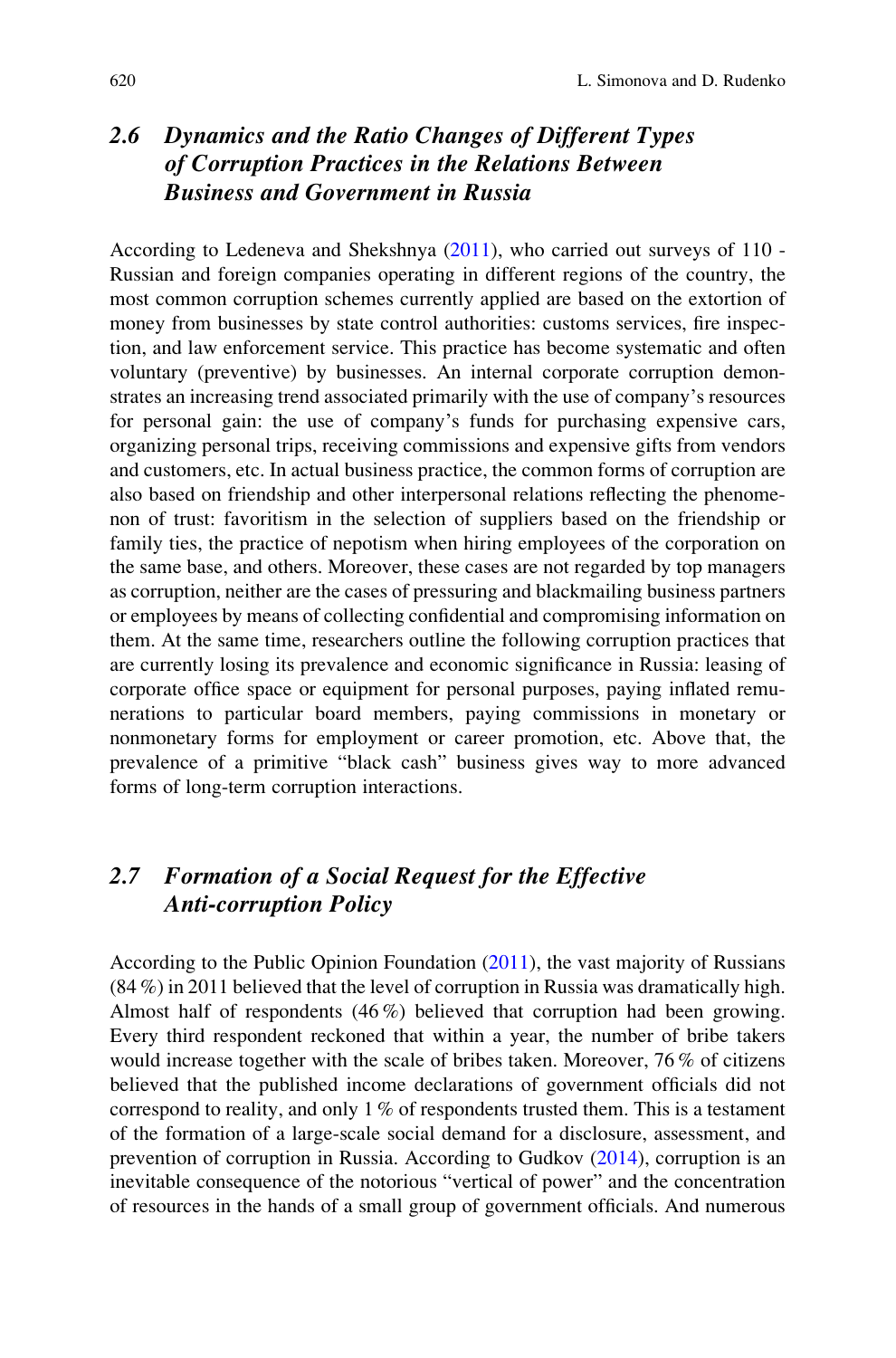studies and research undertaken within the last several years only prove that the scope and the scale of corruption grow in a direct proportion with a degree of centralization of the power and management (Aklyarinskaya and Ilyichev [2011\)](#page-11-0).

#### 3 Conclusion

Corruption as a barrier for the activity of international companies and investors in Russia is indicated and outlined by the vast majority of foreign top managers making business in Russia. This fact is also confirmed by the joint study of the National Council on Corporate Governance and Russo-British Chamber of Commerce conducted in Russia in the year 2010. The results of the survey showed a striking contrast of the Western business culture as opposed to the Russian one in terms of its openness, honesty, and transparency. For instance, as noted by one of the respondents, "big business in Russia is based on power, political connections and corruption. Business ethics is present only to the extent when it contributes to the promotion of business interests, but doesn't lie beyond these borders". Above that, experts outlined a huge influence of the state and government officials, who are guided by "unclear objectives and motives" on the business and stressed that the impact of authorities (especially by the tax inspections and licensing authorities) had increased dramatically. The red tape and high levels of corruption were named as the factors causing the greatest discontent of the businessmen. Above that, the foreign respondents assessed the current state of Russia's legal and regulatory systems and environment in relation to the business as being at a mediocre level, ranking a three-point mark on a ten-point scale. One of the experts described this issue in general terms in the following way: "The cult of secrecy, up to the point of paranoia, is strongly expressed in the Russian business culture. However, it is clear how this phenomenon came into being: the fear of the government, fear of competition, weak legal and regulatory systems and highly uncertain regulatory rights. All of this significantly hinders a constructive business practice in the country".

The most significant factors related to the credibility of the Russian companies outlined by the investment community abroad on a 10-point scale were a high level of transparency (an average of 9 points), confidence in property rights (8.3 points), the overall quality of corporate governance and business ethics and commitment (8.1 points), and a stable regulatory environment (7.9 points)—thus, all the factors essential not only for building up the confidence for the international business practice but also for preventing the corruption.

Acknowledgments This paper is based on research carried out with the financial support of the grant of the Russian Scientific Foundation (project №14-38-00009). Peter the Great St. Petersburg Polytechnic University.